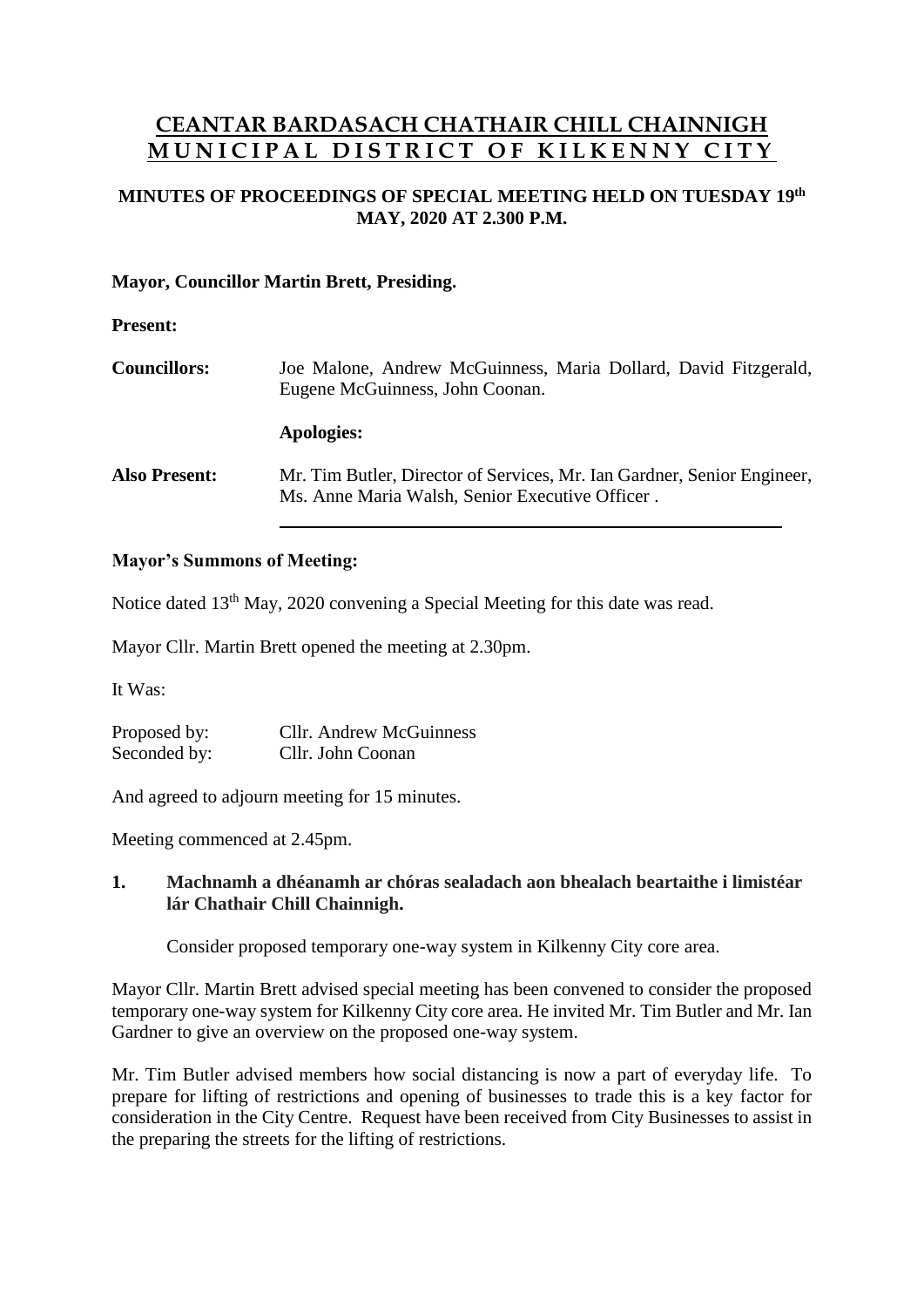Mr. Ian Gardner gave a PowerPoint presentation on the proposed one-way system. In the presentation he gave an overview on the following:

- Restrictions for social distancing
- Need to introduced one-way system
- Need to widen pedestrians areas
- Assessments carried out in the City Centre
- 6 scenarios considered that could provide social distancing
- Proposal numbered 2A and 2D are the most preferable
- Proposing Scenario 2A to Members.

Scenario 2A will see traffic movements as follows:

- From John's Bridge up Rose Inn Street and from Parade up High Street
- One-way system in Ormonde Street from Patrick Street to Patrick's Court
- Extend hours for pedestrians in Kieran Street
- Introduce pedestrianisation in James Street
- Increased areas for pedestrian movements on all above streets

Mayor Cllr. Martin Brett thanked Mr. Butler and Mr. Gardner for their work on the proposed one-way system. He stated that the City can't stand still, we must prepare for the lifting of restrictions and assist where we can to encourage business back in the City.

Contributions were received from Cllr. Andrew McGuinness, Cllr. Joe Malone, Cllr. Eugene McGuinness , Cllr. Maria Dollard, Cllr John Coonan and Cllr. David Fitzgerald. The Members in general were in favour of providing solutions to allow for social distancing, to encourage shoppers into the City and to assist with businesses opening up when restrictions are lifted. The Members agreed that this is a response to Covid 19 and this is a temporary one-way system for a defined period with defined dates for review.

Specific issues were raised in relation to the following:

- Interest of businesses must be considered their concerns must be taken into account.
- Businesses on John Street have concerns is there a need to include Rose Inn Street was inclusion of John Street considered?
- Review period must be defined possible after 2 months.
- Can decision be reversed if not working remove one-way system if there is a negative impact on business.
- Consideration given to loading bays, disability spaces and taxi ranks.
- Review car park charges for Wolfe Tone St. Car Park, remove all day parking, introduce hourly parking.
- Provide more bicycles parking in John's Green/Wolfe Tone St. Car Parks
- Measuring success what parameters will be used?
- Encouraging more cycling, walking and use of City Bus, introduction of additional cycle lanes.
- Consultation with emergency services Gardai, Fire Services and Ambulance Service
- Provision for waste collection services and deliveries
- High Street proposal acceptable to businesses.
- Rose Inn Street significant concerns with business owners and need to widen footpath anyway.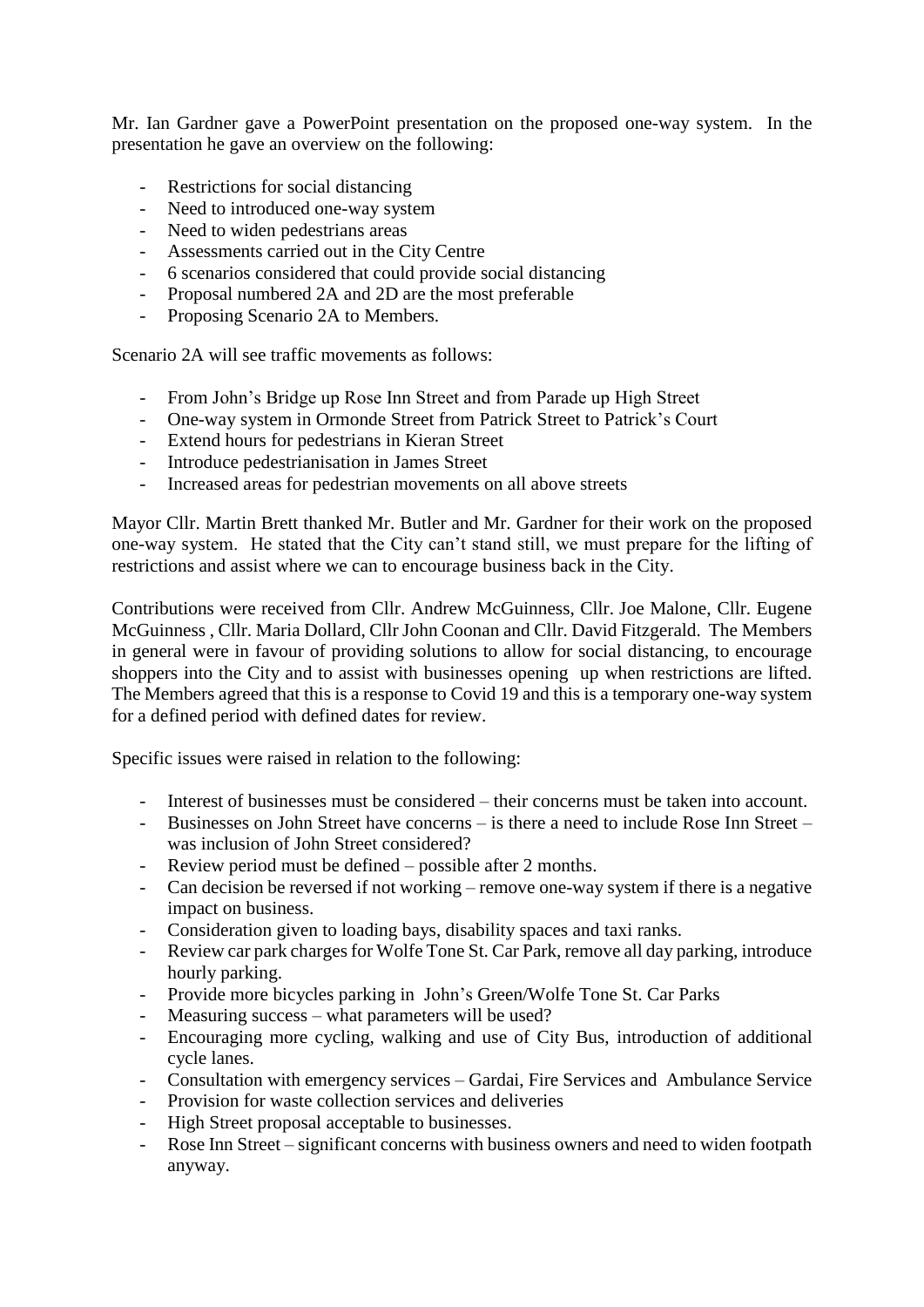- Introduce one-way footpaths on John St what are the issues?
- Need to give adequate time for system to work.
- Ensure adequate signage is in place to direct people to John Street and other areas.

All Members spoke about the need to provide a safe environment for everyone. Doing nothing is not an option. Any decision taken must be in the best interest of businesses and the public and encouraging back business in the City.

Mr. Butler and Mr. Gardner responded to the individual queries raised by members. They advised that this is a temporary measure. Any permanent change to traffic flows and works on the streets will be subject to Part 8 Process. Public consultation would also be required.

Mr. Butler further stated that consultation has taken place with businesses and the City Task Force and the Gardai. It was noted that the Gardai's preference was for the reversal of the oneway system on Rose Inn St and High St. However, it was considered that the direction as detailed in 2A provides the least traffic disruptions based on turning manoeuvres. Further consultation will take place with HSE and Fire Services. LEO is working with all businesses in given them any assistance needed to open their businesses.

Mr. Gardner advised that a permanent solution might be completely different. Desktop analysis has been carried out to allow for social distancing while minimising impact on traffic. The recommended route is the proposed 2A. Timeframe for introduction of system will be the end of June. Works are required, materials have to be sourced, signage put in place and traffic signals will have to be adjusted. General public will need time to adjust. Full review will be carried out before schools re-open. One-way system on footpaths will only be advisory and cannot be enforced by the Council/Gardai. The Council would be encouraging cycling/walking and use of public transport. Cycling Officer is employed at the moment.

Mr Butler advised that a report on the car park on Wolfe Tone Street will be bought to the June meeting. Review of parking bye-laws is also underway. He further advised the members that implementation of parking bye-laws on the streets will recommence on  $2<sup>nd</sup>$  June 2020. Charges in the public car parks will recommence before  $29<sup>th</sup>$  June 2020.

Cllr David Fitzgerald requested more litter bins in the City centre. He requested that a number of people be used as street ambassadorsto help people with the new system and handout leaflets with the one-way system illustrated. Mr. Gardner advised that he litter bins are not at capacity at the moment and this it is being kept under review with restrictions being lifted.

Mr. Butler agreed to consider an information campaign. Mayor Cllr. Martin Brett advised that all issues have been considered. Issues/concerns raised have been dealt with by the Executive. It was now a matter for the Elected Members to consider their position on the introduction of the one-way system.

It Was: Proposed by: Cllr. Joe Malone Seconded by: Cllr. John Coonan

And agreed that the members of Kilkenny City Municipal District approve the introduction of a temporary one-way system in the Kilkenny City core area.